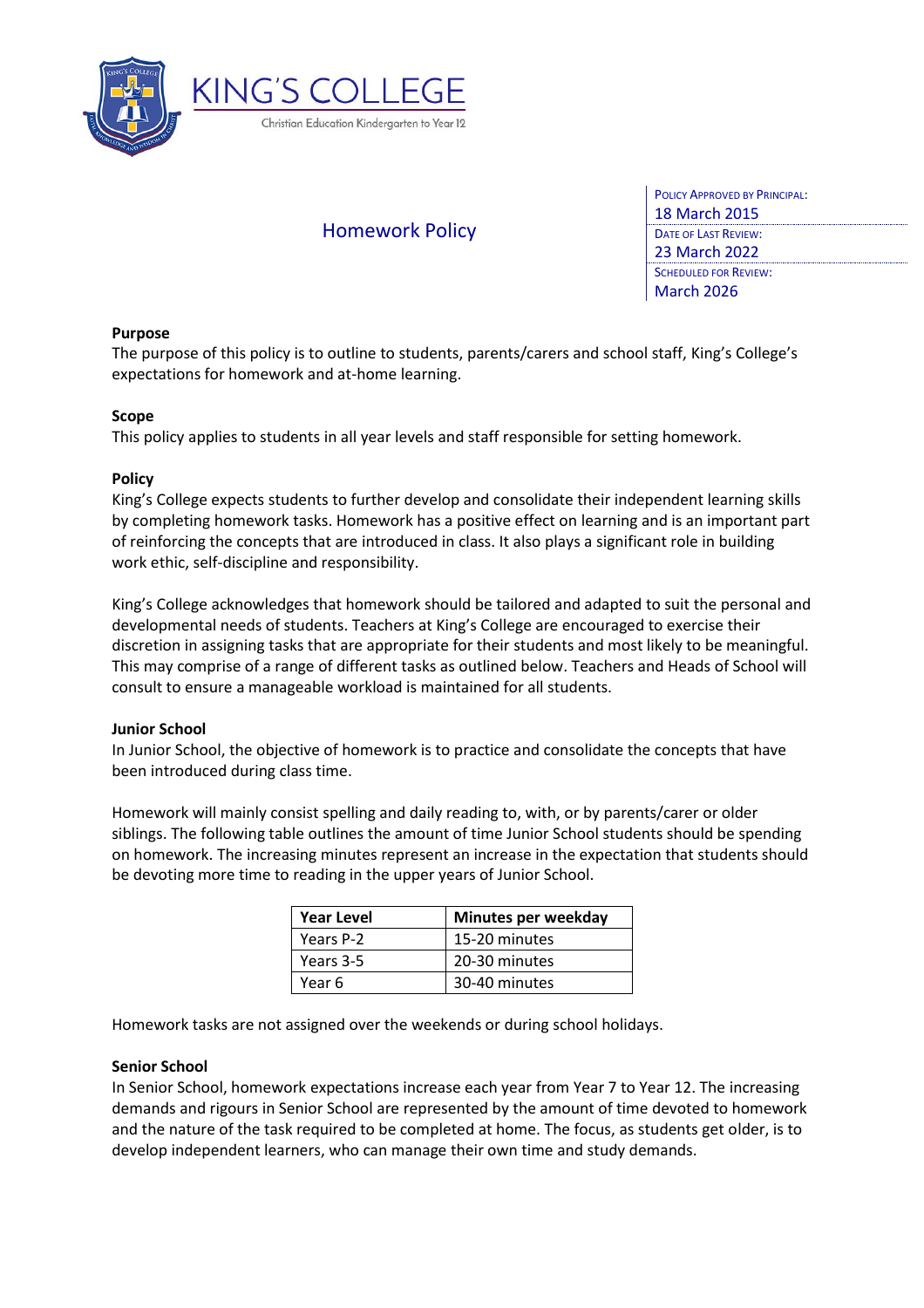The following table provides a guide as to the amount of homework and revision Senior School students should be completing, on average, each weeknight.

| <b>Year Level</b> | Time                           |
|-------------------|--------------------------------|
| Years 7-8         | 45-60 minutes per day          |
| Years 9-10        | 60-90 minutes per day          |
| Unit 1/2 Subjects | 3-4 hours per subject per week |
| Unit 3/4 Subjects | 4-5 hours per subject per week |

In Year 7 to Year 10, students are not expected to complete homework during school holidays. In VCE, homework can extend to weekends and school holidays. In VCE the hours above indicate the demands of the nature of VCE and are indicative of the amount of extra study students need to undertake to achieve the best outcome in each Unit of Study.

# **Shared expectations and responsibilities**

Homework is a shared responsibility between the school, teachers, students and their parents/carers. In order to get the most out of homework tasks, it is important that everyone understands their obligations and responsibilities.

# **King's College will support students by:**

- fostering lifelong learning and connecting families with the learning of their children, as part of a comprehensive and balanced curriculum
- ensuring the school's homework policy is relevant to the needs of students
- advising parents/carers of homework expectations
- encouraging parents/carers of Junior School students to read to and with their children for enjoyment

# **Teachers at King's College will:**

- equip students with the skills to solve problems
- encourage real-life problem solving, logical thinking, creativity and imagination
- set varied, challenging and meaningful tasks related to class work to suit the students' learning needs
- give students enough time to complete homework, considering home obligations and extracurricular activities
- assess homework and provide timely and practical feedback and support
- help students develop organisational and time-management skills
- ensure parents/carers are aware of the school's homework policy
- develop strategies within the school to support parents and carers becoming active partners in homework
- offer a wide range of opportunities for families to engage in their children's learning

It is expected that students will take responsibility for their own learning by:

- being aware of the school's homework policy
- discussing with their parents/carers homework expectations
- accepting responsibility for the completion of homework tasks within set time frames
- following up on comments made by teachers
- seeking assistance when difficulties arise
- organising their time to manage home obligations, participation in physical activity and sports, recreational and cultural activities and part-time employment.